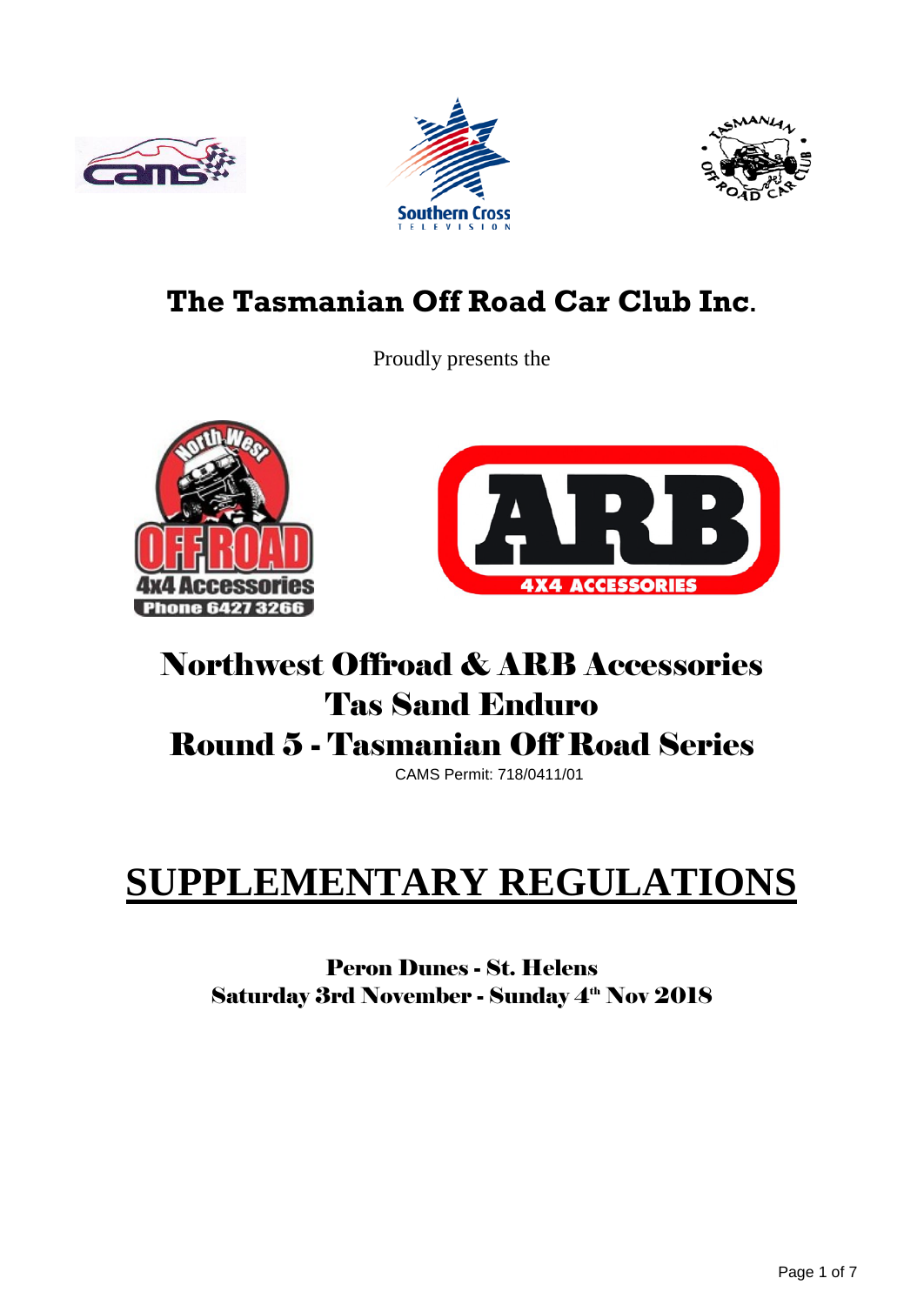#### **1. TITLE AND NATURE OF EVENT**

The event shall be known as the *Northwest Offroad & ARB Accessories Tas Sand Enduro* (hereinafter called the event) and will be a Multi Club Short Course Off Road event conducted on crown land, namely the St Helens Conservation Area, Peron Dunes, St Helens on Tasmania's east coast on Saturday 3 November and Sunday 4 November, 2018.

The event will be Round 5 of the 2018 Tasmanian Off Road Series.

#### **2. AUTHORITY AND PERMIT**

The event will be held under the FIA International Sporting Code including Appendices, the National Competition Rules of CAMS, the Standing Regulations for Short Course Off Road Events, the conditions of the 2018 Tasmanian Off Road Series Regulations, these Supplementary Regulations and any Further Regulations or Bulletins which may be issued.

The CAMS Permit Number for the event is: 718/0411/01.

#### **3. PROMOTER/ ORGANISER**

The event will be promoted and organised by the **Tasmanian Off Road Car Club Inc.**

#### **4. ORGANISING COMMITTEE**

The Organising Committee of the event will comprise Michael Donohoe, Rebecca Shepheard, Phil Sulzburger, Terry Morice, Lisa Morice, and Chris Shepheard

| 5. | <b>PRINCIPAL OFFICIALS</b><br>Director/Clerk of the Course | Josh Marshall<br>129 Everest Rd, Exeter, 7277               | CAMS ID: 1131830<br>Ph: 6394 3438 or 0419 112 615 |
|----|------------------------------------------------------------|-------------------------------------------------------------|---------------------------------------------------|
|    | <b>Event Secretary</b>                                     | <b>Chris Shepheard</b><br>37 William street, Westbury, 7303 | CAMS ID: 1070473<br>Ph: 0409 132 040              |
|    | <b>Chief Timekeeper</b>                                    | Nicola Hoyland                                              | CAMS ID: 1500364<br>Ph: 0455 400 500              |
|    | <b>Chief Scrutineer</b>                                    | Michael Donohoe                                             | CAMS ID: 981831<br>Ph: 0403 469 492               |

#### **6. STEWARDS**

| <b>Chief Steward</b> | Terence Bracken | CAMS ID: 885066 |
|----------------------|-----------------|-----------------|
| Steward              | TBA             |                 |

#### **7. ENTRY DETAILS**

Entries open **Upon Publication of these Regulations** and will close on **Friday 19th October 2018.** Entries received by 20th Oct must be accompanied by the entry fee of \$180 to be accepted. **Entries received after the noted date will not be accepted.** Entries shall be limited to 40, accepted in order of payment. Entries may be refused in accordance with NCR 83 of the current CAMS Manual.

Entry Forms must be lodged with the Event Secretary at: **37 William Street, Westbury 7303** to confirm your entry.

Cheques or Money Orders should be made payable to the "**Tasmanian Off Road Car Club Inc**." Electronic fund transfers should reference the Competitors name.

Do not send cash in the mail.

Full payment *required* at time of submitting the Entry Form.

Competitors wishing to withdraw from the event may apply for a partial refund up until the close of Scrutiny. All withdrawals must be directed to the Event Secretary / Clerk of the Course.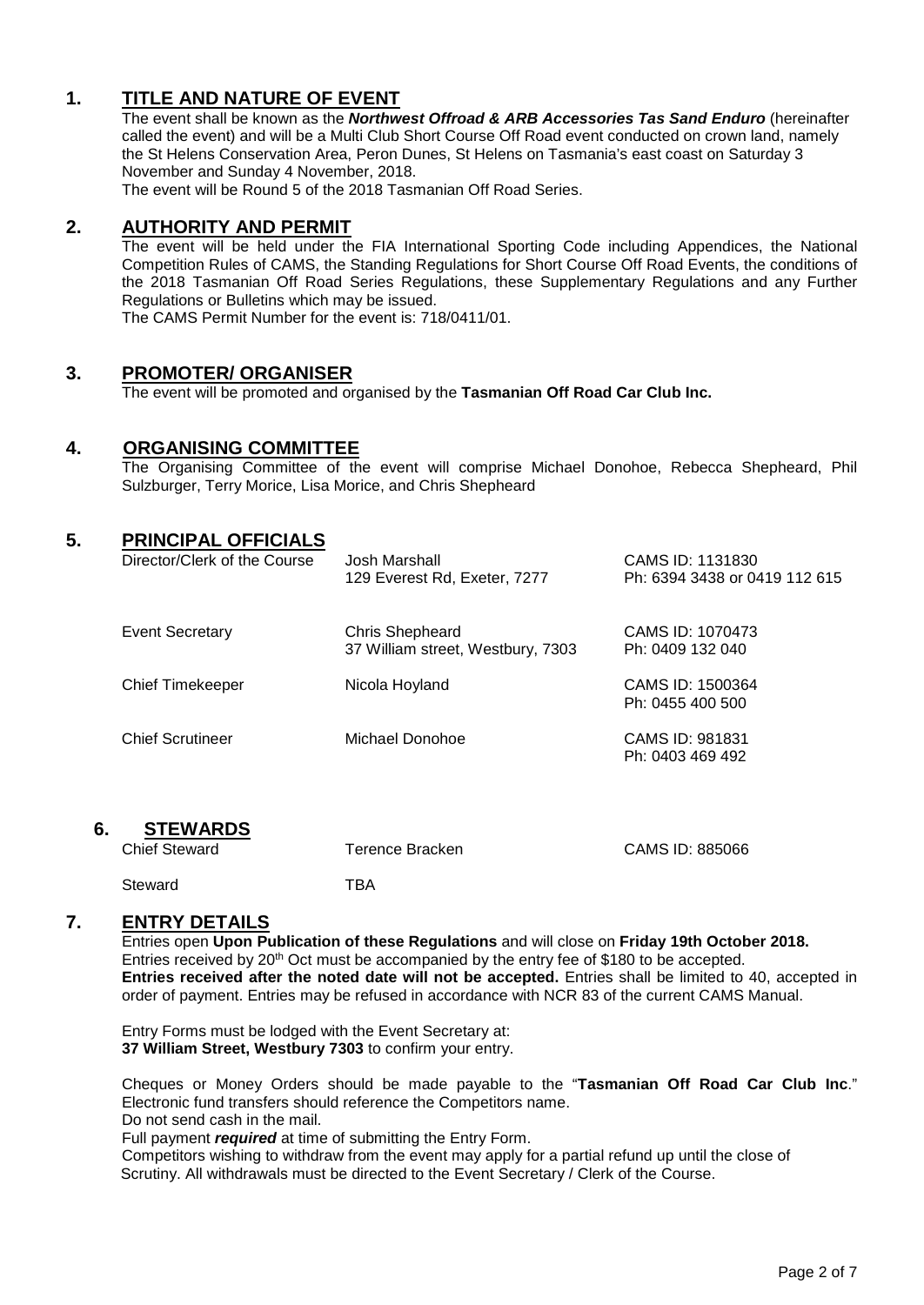### **8. RUNNING DETAILS**

#### **8.1 General**

The venue for the event is Peron Sand Dunes, St Helens on the East Coast of Tasmania. The Event will be approx 500kms in total (5x 100km heats) over an approximate 5km sand course. The event will comprise of 5 heats. Heats 1 & 2 will be conducted on Saturday 3 Nov 2018 with the remaining 3 heats on Sunday 4 Nov 2018. All heats are 20 laps in length.

- o Heat 1 will start at 12.15pm on Sat 3 Nov followed by a 1 hour lunch break.
- $\circ$  Heat 2 will then start at 2.15pm
- o Heat 3 will start on Sunday 4 Nov at 10.00am, followed by a 30 minute refuelling break.
- o Heat 4 will start at 11.40am, followed by a 1 hour lunch break.
- o Heat 5 will start at 1.50pm.

#### **8.2 Practice**

There will be NO practice prior to any competition.

Failure to conform with this rule will result in exclusion from event.

It is illegal to go onto the beach other than race day, unless you have RV registration.

TORCC accepts no responsibility if you enter this area without the above.

As of Fri 2 Nov at noon the track will be set up by Race Officials and NO persons or vehicles will be permitted to enter the beach without permission of the Organisers.

#### **8.3 Reconnaissance**

At approx 11.45am on Sat 3 Nov there will be a ONE lap course reconnaissance. This is non-compulsory. The race does not start until 30 mins later at 12.15pm to allow for recovery of vehicles stuck on the Reconnaissance lap.

#### **8.4 Starting Order**

Start procedure will be class mass on a rotating basis. Starting with ProBuggy, Prolite, Extreme 4wd and so on. The start procedure can be changed to mass start of entire field at Organiser's discretion.

#### **8.5 Fuel & Refuelling**

Refuelling will be carried out in the Pit Area. Fuel shall be in accordance with Schedule G of the current CAMS Manual.

**Smoking is strictly prohibited**. Anyone found breaching this rule will be penalised.

The fuel filler cap/s of the vehicle, and the caps/covers/plugs of the refuelling containers must remain securely in place until after all occupants have vacated the vehicle and disconnected themselves from it, and the engine has been switched off. It is not permitted either to switch on the engine, or for any person to enter the vehicle, until after the filler cap has been replaced on the vehicle, and the refuelling containers have been either re-closed or removed from the vicinity of the vehicle. All persons involved in refuelling operations, or within two metres of refuelling or venting points whilst the vehicle is being refuelled, are to be attired in at least shoes and socks, and non-flammable clothing from wrist to neck to ankle. Refer: Off Road Standing Regulations 4.6.

#### **8.6 Competition Numbers**

 Competition numbers must be in place on competing vehicles before Scrutiny. CAMS permanent competition numbers take precedence over club numbers. Numbered roof fins are compulsory at this event and must comply with the display requirements detailed in the 2018 CAMS Manual General Requirements for Off Roaf Vehicles Article 30.

#### **8.7 Course Marking**

 The course will be marked by distinctive markers, which will be displayed at Drivers Briefing. Danger, Pre-danger and Caution markers are NOT considered directional markers. The course will be marked with arrows and will form the extremity of the track. Crews must remain within the arrow course markers at all times. Flags will be run per NCR rule.

#### **8.8 Timing**

Timing will be by means of electronic transponder system, transponders will need to be fitted to each vehicle and presented at scrutineering for inspection.

#### **Transponders:**

**Timing transponders are mandatory in this event,** all competition cars will be required to have a MY Laps mx style (orange) transponder fitted and presented at Scrutineering. Transponders should be fitted to the lower section of the main roll hoop for this event (timing will be done via below ground cabling).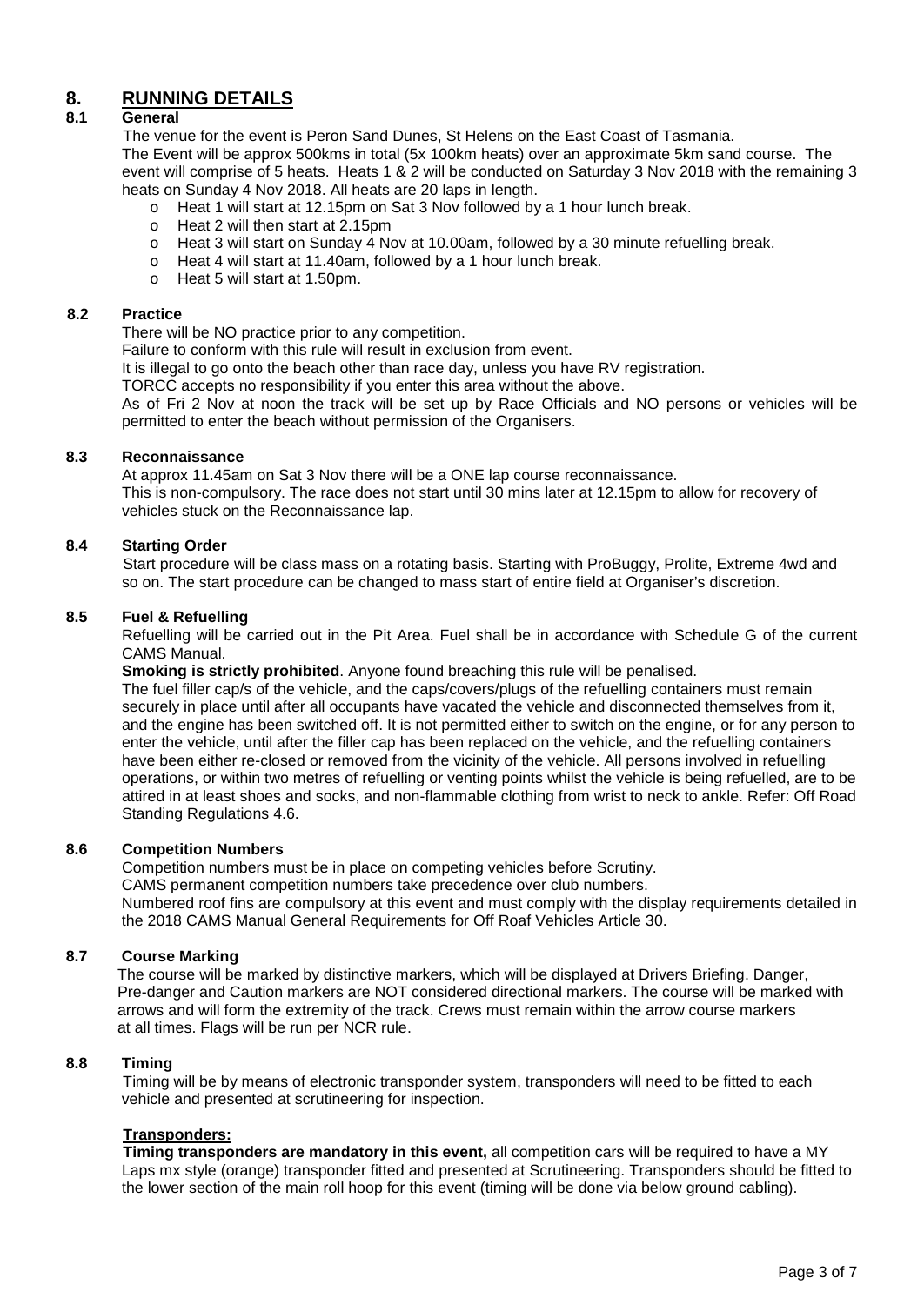Competitors without a transponder will have the option to hire one from TORCC for this event only @ a cost of \$50.00. Competitors requiring to hire transponders must have their entry lodged before the closing of early bird entries and have completed the section on entry form requesting to hire a transponder. The transponder will be issued at Scrutineering and must be returned at event end to the Secretary where the Competitors log book will be returned. Competitors using their own transponder need to ensure their transponder number is on the Entry Form and that the transponder is fully charged prior to the commencement of Scrutineering.

#### **8.9 Finishers**

To qualify as a finisher for the event, a Competitor must complete a minimum of 50% of the class leader's race distance.

#### **8.10 Impounding**

The Organisers reserve the right to impound any vehicle after the Event in order to verify its compliance with the declared specifications. Any costs incurred by such examination shall be the liability of the Competitor concerned.

#### **8.11 Outside Servicing**

- (a) Servicing of a competition vehicle during the event other than in the designated pits is prohibited. This prohibition shall not apply where such servicing:
	- Is carried out only by a Crew Member of a vehicle which started in the competition (that section), whether it be the vehicle in question or another competing vehicle.
	- Uses no parts or equipment other than those which have been carried from the pits, after the start of the event, in a vehicle which started the event (in either the vehicle in question or another competing vehicle), or which have been carried from the pits by a crew member of the vehicle in question, on foot, without any assistance outside the pit area.
	- Uses any article or material which might normally be found in the region, e.g. water, fencing wire, string etc. (other than as provided for above this does not apply to automotive components or tools).
	- Servicing rendered by an Official Recovery Crew shall be allowed, with that Crews agreement, and which takes the form of:
		- (i) Towing to the next accessible passage control, or the next recovery point.
		- (ii) Provision of tools, but NOT parts.<br>(iii) Provision of water.
		- Provision of water.
- (b) Notwithstanding the provisions of Article 8.11 (a) of these Regulations, the Clerk of the Course, or his nominated Deputy, may provide written permission for Pit Crews to provide assistance at a passage control or recovery point, or for Crews to be carried from the course to the pits and back again; this permission being valid for one instance only.

#### **9. BRIEFING**

**ALL nominated competing Crew Members MUST attend a compulsory Drivers Briefing** which will be held at 11.15am on Saturday 3 Nov 2018, in the Competitor's Car Park. A further Briefing will be held prior to the commencement of the competition on Sunday 4 Nov 2018 at the same venue at approx 9.30am. An attendance register to verify attendance **must** be signed by all Crew Members.

#### **10. CREW ELIGIBILITY**

#### *Persons Eligible –*

Financial members of a CAMS affiliated club are invited to compete. Drivers must be 14 years of age or over.

#### *Licence Requirements –*

All Competitors, Drivers, Co-Drivers and Navigators must be holders of a current CAMS Off Road Competition Licence (NO/NON) relevant to their role in the event.

#### *Crew and Crew Changes –*

A maximum of **four** competing Crew Members is allowed per two seater competition vehicles. Driver No.1 and Co-Driver. Driver No1 must start the race and complete at least 50% of the race to be eligible to gain Series points. The third and fourth nominated Crew Members (Navigator 1 & 2) are not permitted to drive the vehicle. Single seat vehicles may have a maximum of two competing Crew Members. Changes to the nominated Crew detailed on the Entry Form is allowed but DISCOURAGED up to close of Scrutiny on Saturday 4 Nov 2017 upon notification in writing to the Clerk of the Course. Changes thereafter will only be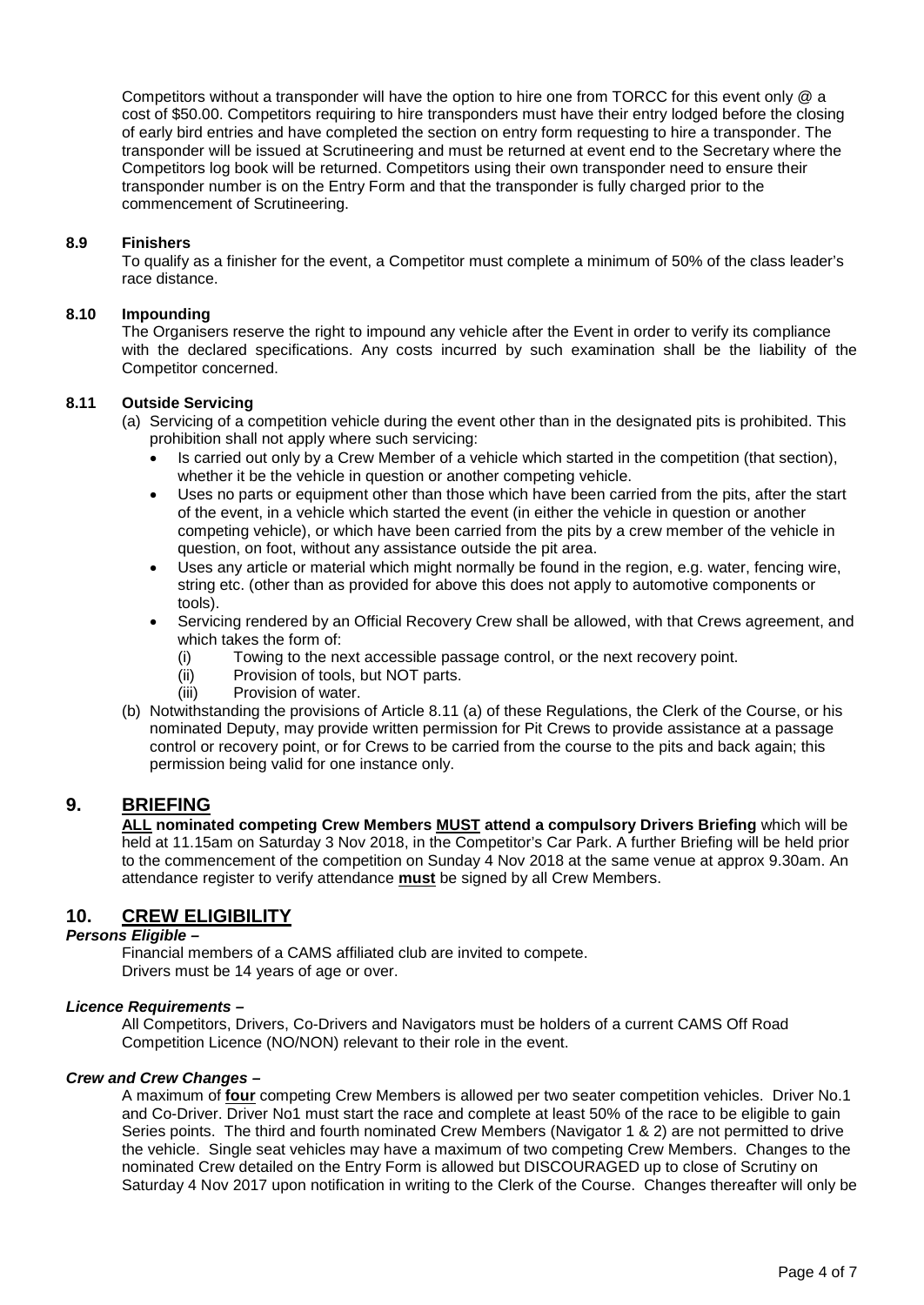permitted with the written approval of the Stewards (if at all).

#### *Parental Consent –*

If any Crew Member or Competitor is under 18 years of age, the consent of his/her parent or guardian must appear on the Entry Form.

#### **11. VEHICLE ELIGIBILITY AND CLASSES**

All vehicles must comply with the requirements of Section 4.3 of the 2017 CAMS Off Road Standing Regulations and be included in one of the listed classes below. Off Road registration is not required at this event. Should less than 5 entries be received in any class, then that class *may* be amalgamated with another class at the discretion of the Organisers.

| <b>CLASS</b>              | <b>DESCRIPTION</b>                                                                       | <b>NUMBERING</b>         |
|---------------------------|------------------------------------------------------------------------------------------|--------------------------|
|                           | Buggies with engines exceeding 6000cc for petrol engines or 2 digits                     |                          |
| <b>Pro Buggy</b>          | 7200cc for diesel engines                                                                |                          |
| <b>Prolite Buggy</b>      | Buggies with engines up to 3500cc, naturally aspirated.                                  | 3 digits starting with 1 |
|                           | Buggy or extreme 2wd with production car based engines, with                             |                          |
|                           | engine capacity for naturally aspirated engines to a maximum of                          |                          |
| <b>Sportslite</b>         | 2500cc or four (4) cylinder forced induction engines to a                                |                          |
|                           | maximum capacity (swept volume) of 1600cc                                                |                          |
| <b>Super 1650cc Buggy</b> | Buggies with engines not exceeding 1650cc                                                | 3 digits starting with 2 |
| <b>Sportsman Buggy</b>    | Buggies with engines not exceeding 1330cc                                                | 3 digits starting with 3 |
|                           | Off road recreational vehicles (eg Polaris, Can-Am) with                                 | 3 digits starting with 6 |
| <b>Superlite A</b>        | naturally aspirated engine of a capacity not exceeding 1200cc                            |                          |
|                           | Off road recreational vehicles (eg Polaris, Can-Am) with                                 |                          |
| <b>Superlite B</b>        | supercharged/turbocharged engine of a capacity greater than                              |                          |
|                           | 1200cc and not exceeding 2050cc                                                          |                          |
| <b>Performance 2WD</b>    | Modified 2WD with engines not exceeding 6000cc for petrol 3 digits starting with 5       |                          |
|                           | engines or 7200cc for diesel engines                                                     |                          |
|                           | Highly-modified 2WD with engines not exceeding 6000cc for $\beta$ digits starting with 4 |                          |
| <b>Extreme 2WD</b>        | petrol engines or 7200cc for diesel engines                                              |                          |
| <b>Production 4WD</b>     | Production 4WD with engines not exceeding 6000cc for petrol 3 digits starting with 7     |                          |
|                           | engines or 7200cc for diesel engines                                                     |                          |
|                           | Highly-modified 4WD with engines not exceeding 6000cc for 3 digits starting with 8       |                          |
| <b>Extreme 4WD</b>        | petrol engines or 7200cc for diesel engines                                              |                          |

#### **12. SAFETY – Competitors & Vehicles**

Vehicles should comply with Schedules A and B of the General Requirements for Automobiles of the current CAMS Manual. Safety equipment shall be in accordance with Schedule D of the Current CAMS Manual.

#### *Special Note:*

Red flags attached to a flag pole as per CAMS requirement is compulsory. Should a flag pole be broken and dragging behind the vehicle, you will be black-flagged and the broken pole removed. Crews will be permitted to complete the heat, but a new flag pole must be securely affixed prior to commencing any heat.

#### **13. REGISTRATION**

All competing cars must register with the Registrations Secretary at Event Headquarters in the Competitors Car Park, before Scrutiny. Registration will open at 8.30am on Sat 3 Nov and will close at 9.45am. CAMS Licences and club membership verification must be presented at this point.

#### **14. SCRUTINY**

Scrutiny will take place at the St Helens Wharf 5.00pm till 7.00pm on Friday 2 Nov 2018, and at the track in the Competitor's Car Park at bottom of dunes 8.45am till 11.00am on Saturday 3 Nov 2018. All competing vehicles must be inspected. CAMS Competition License, a current CAMS-Affiliated Car Club Membership, Vehicle log books and helmets must be presented. Vehicle log books shall be held by the Chief Scrutineer until the completion of the vehicle's competition.

All Competitors must be registered before their vehicles are scrutineered, unless attending Scrutiny on Friday. Registration closes at 9.45am and all vehicles must be registered by this time. A penalty may apply to any entry who does not comply.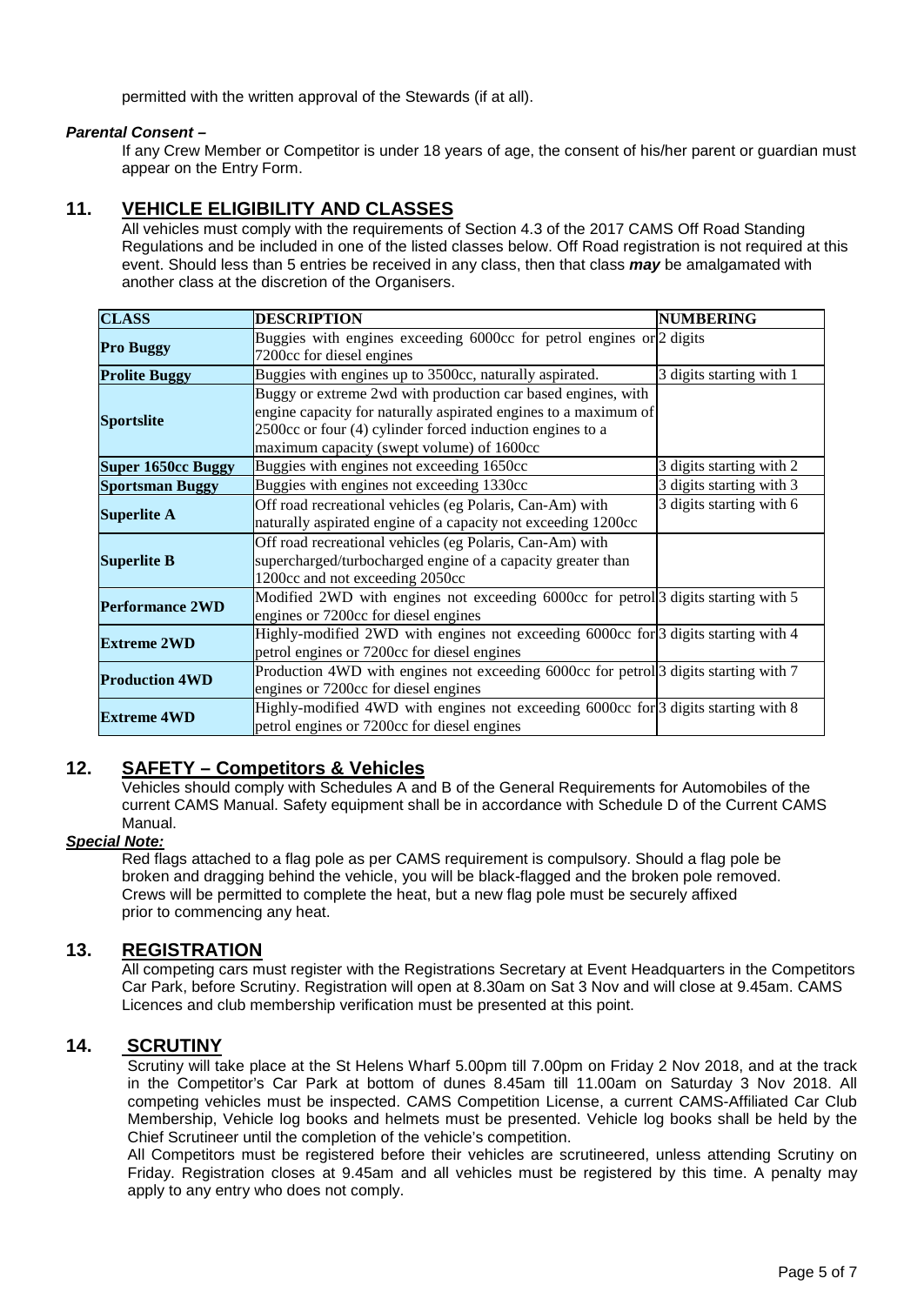### **15. PENALTIES**

- 15.1 The following are offences against these Regulations, and are to result in the imposition of the specified penalties:
	- (a) Failure to comply with specified control procedure Time penalty of 30 minutes (b) Shortcutting or other deviation from the course:
		- Shortcutting or other deviation from the course:
			- First breach during the event Time penalty of 30 minutes
			- Second breach during the event Exclusion\*
	- (c) Causing damage to property, deemed by the clerk of course to have been deliberate Exclusion\* (d) Re-fuelling whilst:
		- $\bullet$  the vehicle engine is not switched off Exclusion\*
		- any person is inside the vehicle Exclusion\*
		- the vehicle is not totally inside the designated re-fuelling area  $-$  Exclusion\*
	- (e) Breach of *Parc Fermẻ* Regulations Time penalty of 100 minutes
	- False start / jumping the start Time penalty of 5 minutes
	- (g) Receiving outside servicing, other than as provided for in Article 8.11 of these Regulations Exclusion\*
- 15.2 Any time penalties imposed are to be imposed at the conclusion of the section in which the infringement was committed as applicable.
- 15.3 Other penalties may only be imposed by the Stewards.

\*Under the provisions of NCR 192 a penalty of exclusion may only be imposed by the Stewards.

#### **16. PROTEST & JUDGES OF FACT**

Protests, if any, must be lodged in accordance with Part XII of the NCR's of CAMS. All listed officials shall be deemed Judges of Fact in respect to timing, scrutiny and penalties imposed. Competitors are reminded there is NO right of appeal against a decision of a Judge of Fact (NCR 205).

#### **17. ABANDONMENT, POSTPONEMENT OR CANCELLATION**

The event may be cancelled, altered, postponed or abandoned in accordance with the National Competition Regulations of CAMS NCR 59.

#### **18. INSURANCE**

Certain public, property, professional indemnity and personal accident insurance is provided by CAMS in relation to the event. Further details can be found in the CAMS Insurance Handbook, available at [www.cams.com.au.](http://www.cams.com.au/)

#### **19. ALCOHOL, DRUGS AND OTHER SUBSTANCES**

Any holder of a CAMS 'Competition' or 'Officials' licence (or equivalent licence issued by another ASN) may be tested for the presence of drugs (or other banned substances) and subject to a penalty(ies) for a breach in accordance with the CAMS Anti-Doping Policy and/or the CAMS Illicit Drugs in Sport (Safety Testing) Policy as published on the CAMS website. Consumption of alcohol in the paddock, pits or any section of the competition venue/course under the control of the Officials is forbidden until all competition is concluded each day. Accordingly, any holder of a CAMS 'Competition' or 'Officials' licence (or equivalent licence issued by another ASN) may also be tested for the presence of alcohol by a CAMS Accredited Testing Official (CATO) in accordance with the CAMS Standard Operating Procedure for Breath Alcohol Testing.

#### **20. PIT AND HOT WORK AREA**

There will be designated pit area allocated adjacent to the track in the dunes.

Smoking and or consumption of alcohol is not permitted in the area.

 Within this pit area a **'hot work area'** will be set aside exclusively for welding, grinding and other similar hazardous activities. Such activities are prohibited outside this designated area. Failure to adhere to this will have severe penalties.

Competitors are allowed ONE support vehicle in the pit area but please ensure it is parked to the perimeter of the pit and does not in anyway block the thoroughfare for race vehicles entering and exiting.

#### **21. PASSES**

As there is free gate entry passes will no longer be issued.

#### **22. AWARDS & TROPHY PRESENTATION**

Results shall be determined by the total elapsed time including penalties. Trophies for 1st. 2nd, and 3rd in